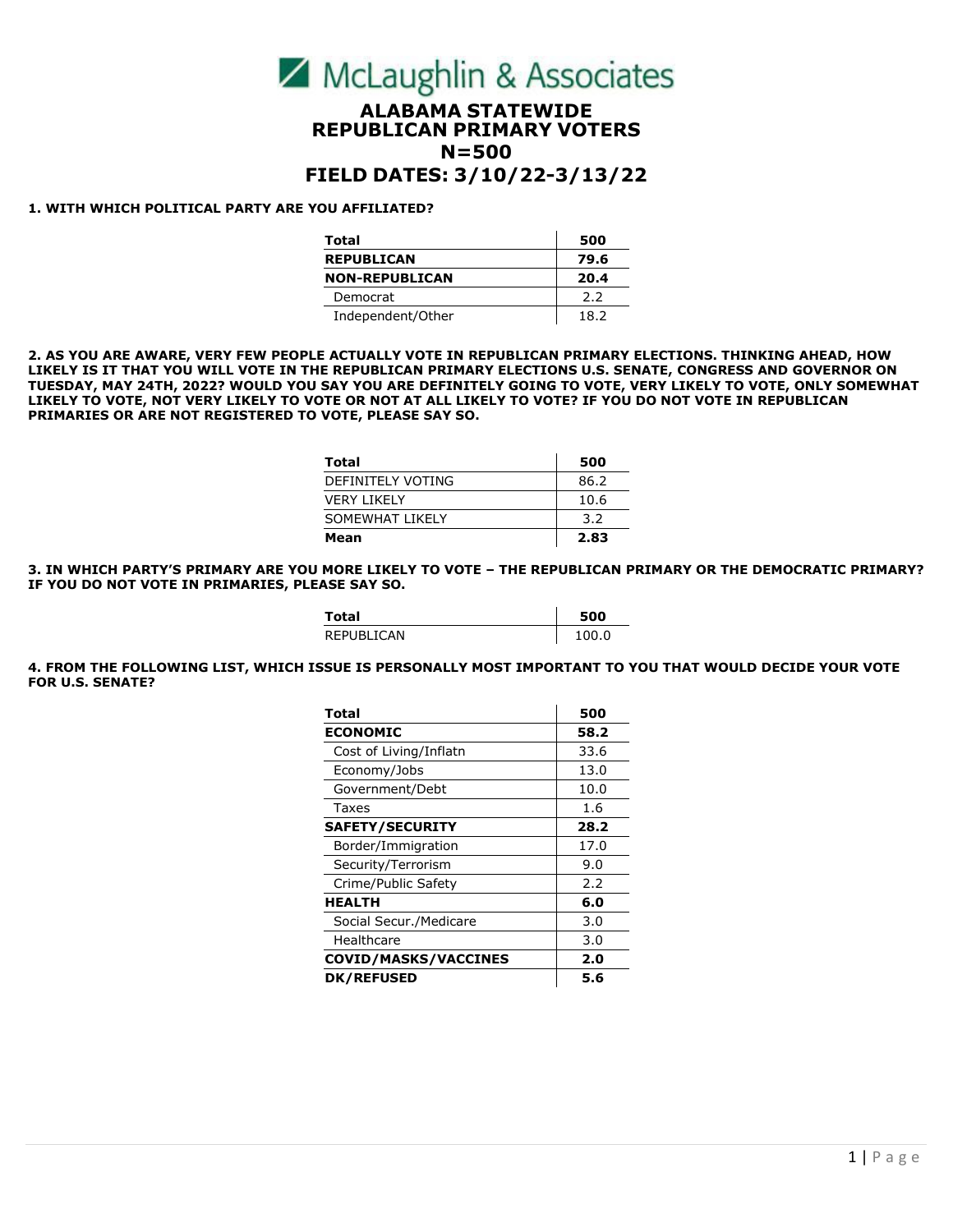# **5. DO YOU APPROVE OR DISAPPROVE OF THE JOB THAT JOE BIDEN IS DOING AS PRESIDENT?**

| Total             | 500     |
|-------------------|---------|
| <b>APPROVE</b>    | 7.2     |
| Strongly          | 3.0     |
| Somewhat          | 4.2     |
| <b>DISAPPROVE</b> | 92.4    |
| Somewhat          | 6.0     |
| Strongly          | 86.4    |
| <b>DON'T KNOW</b> | 0.4     |
| Net Diff.         | $-85.2$ |
| Mean              | 1.23    |

### **6. AND DO YOU APPROVE OR DISAPPROVE OF THE JOB THAT DONALD TRUMP DID AS PRESIDENT?**

| Total             | 500  |
|-------------------|------|
| <b>APPROVE</b>    | 89.0 |
| Strongly          | 63.2 |
| Somewhat          | 25.8 |
| <b>DISAPPROVE</b> | 10.8 |
| Somewhat          | 3.6  |
| Strongly          | 7.2  |
| <b>DON'T KNOW</b> | 0.2  |
| Net Diff.         | 78.2 |
| Mean              | 3.45 |

**7. NOW, I AM GOING TO READ YOU A LIST OF NAMES. WILL YOU PLEASE TELL ME IF YOU HAVE A FAVORABLE OR UNFAVORABLE OPINION OF EACH PERSON? IF YOU HAVE NO OPINION OR HAVE NEVER HEARD OF THE PERSON, JUST SAY SO.** 

# **KATIE BRITT**

| <b>Total</b>          | 500  |
|-----------------------|------|
| <b>FAVORABLE</b>      | 48.8 |
| Very                  | 20.4 |
| Somewhat              | 28.4 |
| <b>UNFAVORABLE</b>    | 21.2 |
| Somewhat              | 12.0 |
| Very                  | 9.2  |
| <b>NO OPINION</b>     | 18.6 |
| <b>NEVER HEARD OF</b> | 11.4 |
| Net Diff.             | 27.6 |
| Mean                  | 3.44 |

# **8. OPINION: MO BROOKS**

| <b>Total</b>          | 500  |
|-----------------------|------|
| <b>FAVORABLE</b>      | 37.0 |
| Very                  | 15.2 |
| Somewhat              | 21.8 |
| <b>UNFAVORABLE</b>    | 44.8 |
| Somewhat              | 16.4 |
| Very                  | 28.4 |
| <b>NO OPINION</b>     | 13.8 |
| <b>NEVER HEARD OF</b> | 4.4  |
| Net Diff.             | -7.8 |
| Mean                  | 2.78 |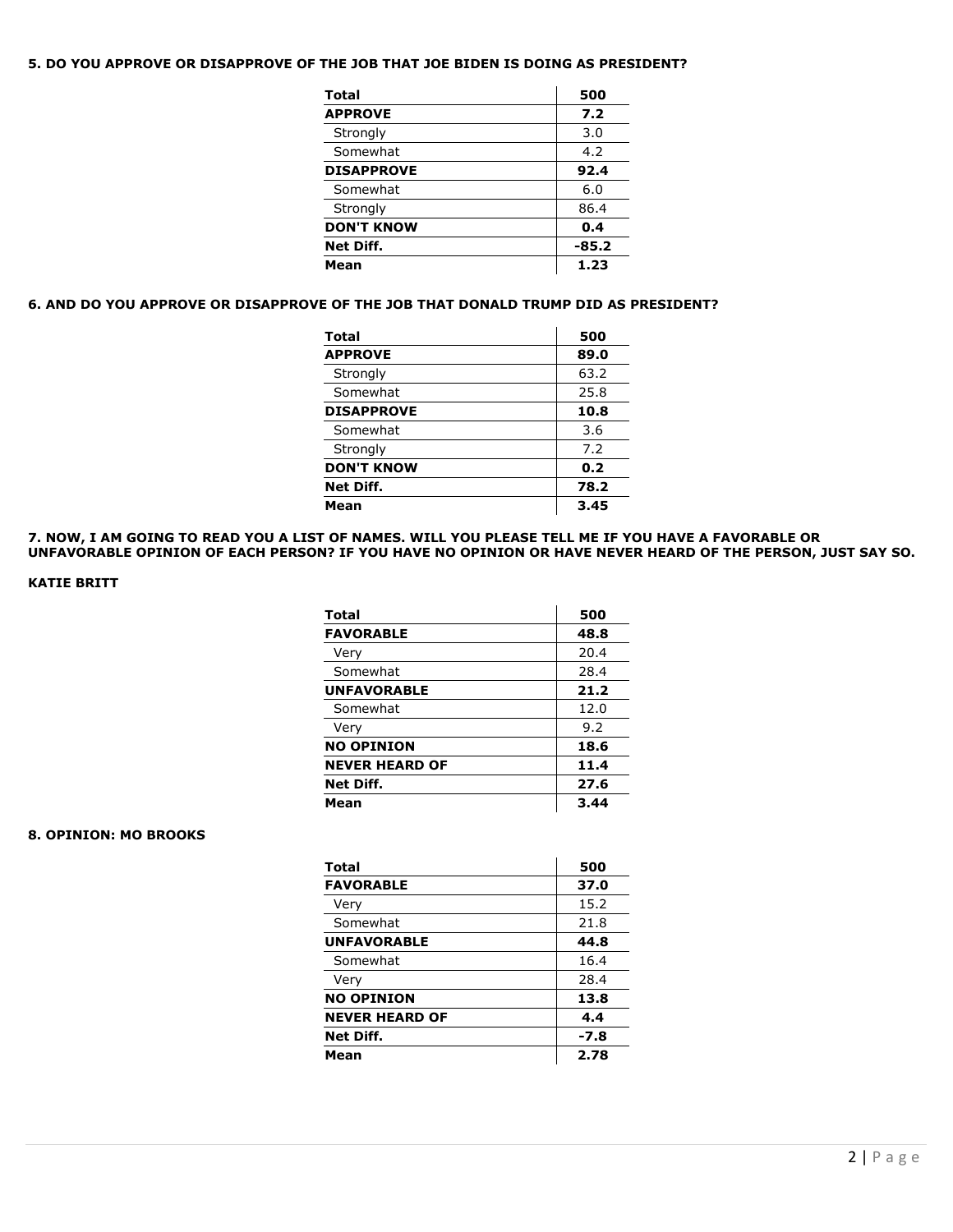## **9. OPINION: MIKE DURANT**

| <b>Total</b>          | 500  |
|-----------------------|------|
| <b>FAVORABLE</b>      | 52.2 |
| Very                  | 25.4 |
| Somewhat              | 26.8 |
| <b>UNFAVORABLE</b>    | 13.6 |
| Somewhat              | 7.4  |
| Very                  | 6.2  |
| <b>NO OPINION</b>     | 20.2 |
| <b>NEVER HEARD OF</b> | 14.0 |
| Net Diff.             | 38.6 |
| Mean                  | 3.67 |

### **10. OPINION: KAY IVEY**

| <b>Total</b>          | 500   |
|-----------------------|-------|
| <b>FAVORABLE</b>      | 75.2  |
| Very                  | 38.0  |
| Somewhat              | 37.2  |
| <b>UNFAVORABLE</b>    | 20.4  |
| Somewhat              | 12.8  |
| Very                  | 7.6   |
| <b>NO OPINION</b>     | 3.2   |
| <b>NEVER HEARD OF</b> | $1.2$ |
| Net Diff.             | 54.8  |
| Mean                  | 3.86  |

# **11. OPINION: LINDY BLANCHARD**

| <b>Total</b>          | 500  |
|-----------------------|------|
| <b>FAVORABLE</b>      | 22.4 |
| Very                  | 5.8  |
| Somewhat              | 16.6 |
| <b>UNFAVORABLE</b>    | 20.2 |
| Somewhat              | 9.2  |
| Very                  | 11.0 |
| <b>NO OPINION</b>     | 29.0 |
| <b>NEVER HEARD OF</b> | 28.4 |
| Net Diff.             | 2.2  |
| Mean                  | 2.96 |

# **12. OPINION: TIM JAMES**

| 500  |
|------|
| 28.8 |
| 10.0 |
| 18.8 |
| 25.0 |
| 13.0 |
| 12.0 |
| 25.0 |
| 21.2 |
| 3.8  |
| 3.02 |
|      |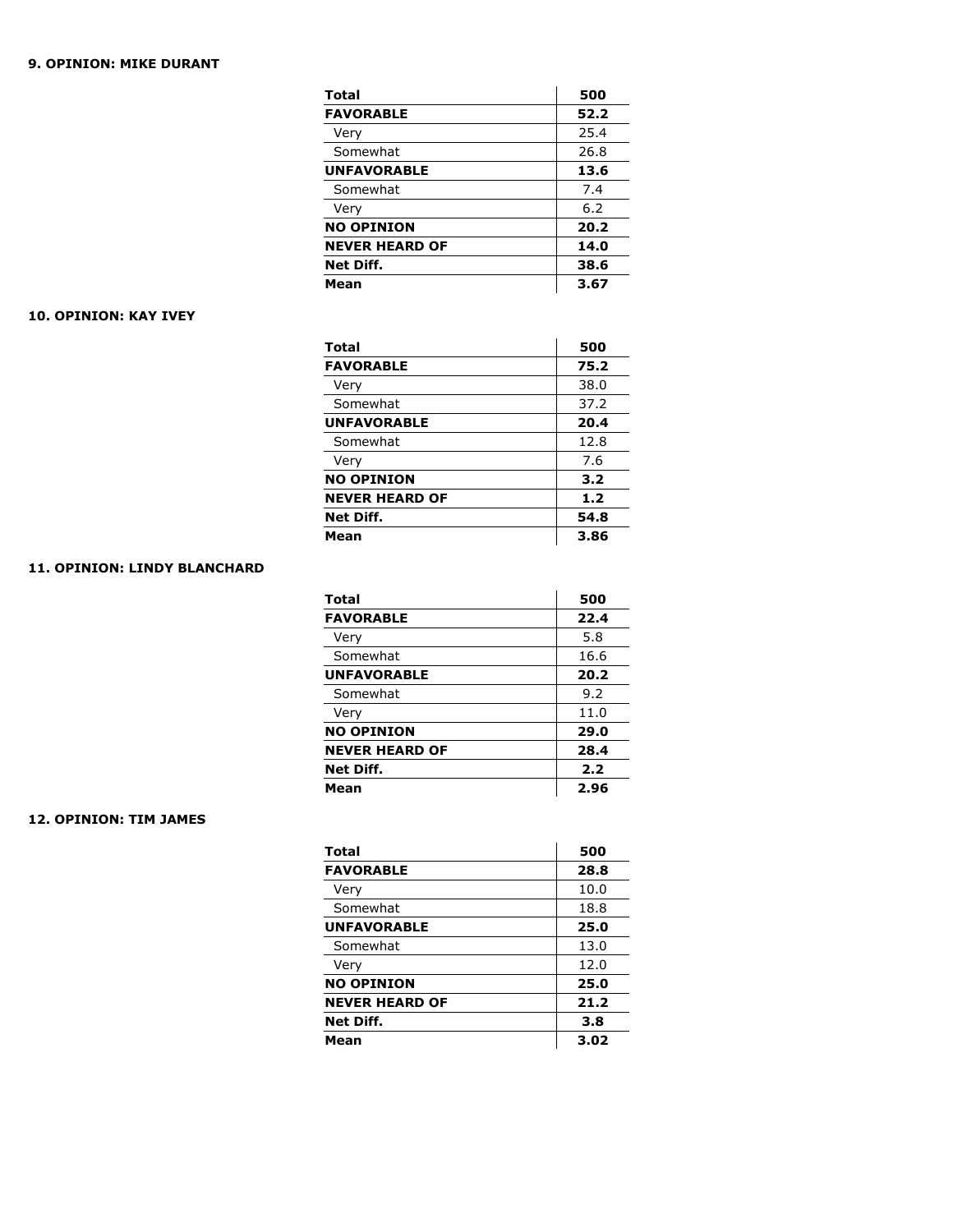# **13. OPINION: WES ALLEN**

| <b>Total</b>          | 500  |
|-----------------------|------|
| <b>FAVORABLE</b>      | 11.8 |
| Very                  | 6.4  |
| Somewhat              | 5.4  |
| <b>UNFAVORABLE</b>    | 4.2  |
| Somewhat              | 1.6  |
| Very                  | 2.6  |
| <b>NO OPINION</b>     | 27.4 |
| <b>NEVER HEARD OF</b> | 56.6 |
| <b>Net Diff.</b>      | 7.6  |
| Mean                  | 3.26 |

### **14. OPINION: JIM ZEIGLER**

| <b>Total</b>          | 500  |
|-----------------------|------|
| <b>FAVORABLE</b>      | 22.2 |
| Very                  | 6.2  |
| Somewhat              | 16.0 |
| <b>UNFAVORABLE</b>    | 17.2 |
| Somewhat              | 9.2  |
| Very                  | 8.0  |
| <b>NO OPINION</b>     | 32.0 |
| <b>NEVER HEARD OF</b> | 28.6 |
| <b>Net Diff.</b>      | 5.0  |
| Mean                  | 3.04 |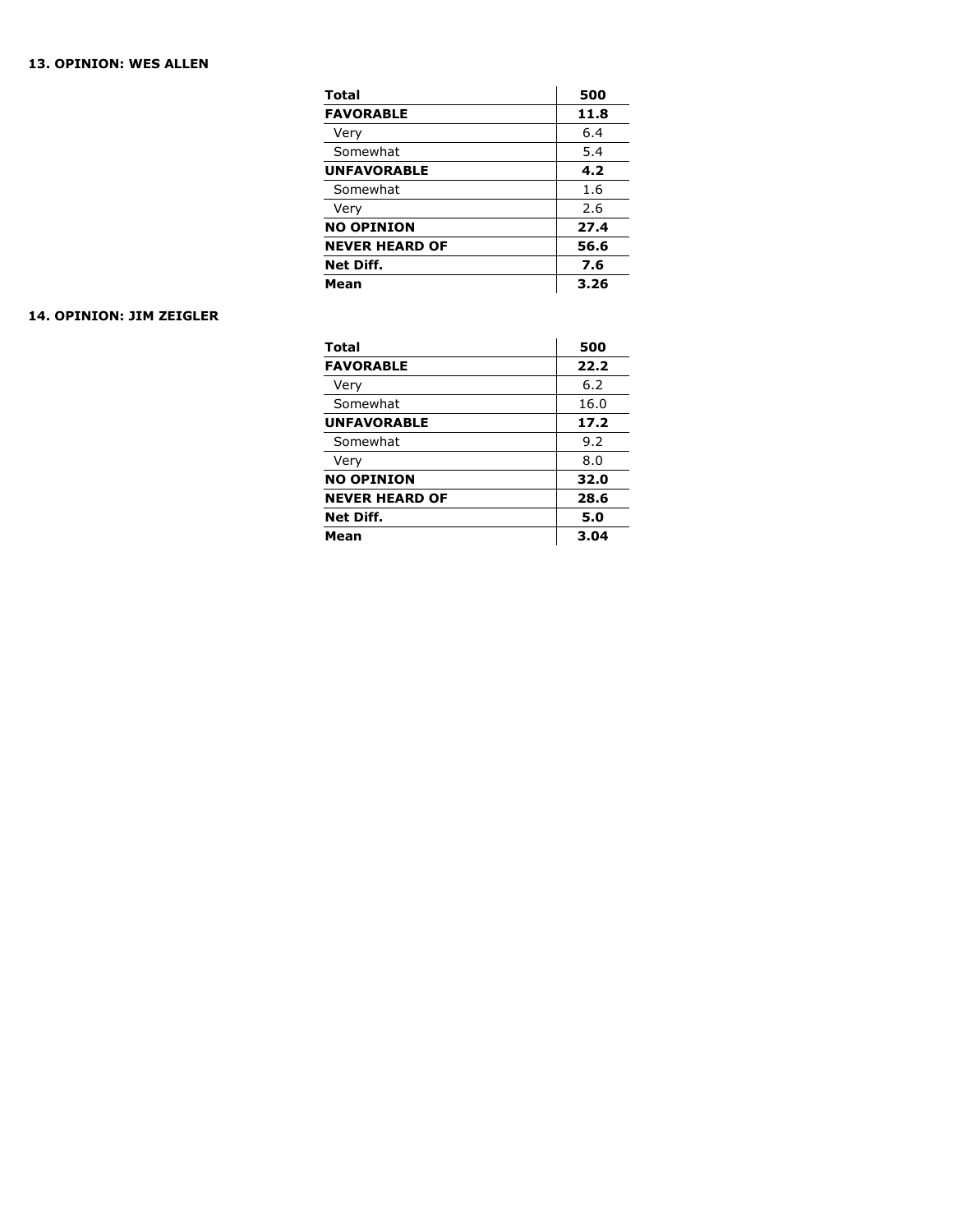#### **15. IF THE REPUBLICAN PRIMARY ELECTION FOR U.S. SENATE ON TUESDAY, MAY 24TH, 2022 WERE HELD TODAY AMONG THE FOLLOWING CANDIDATES, FOR WHOM WOULD YOU VOTE?**

| <b>Total</b>          | 500  |
|-----------------------|------|
| <b>KATIE BRITT</b>    | 32.0 |
| Definitely            | 15.0 |
| Probably              | 15.0 |
| Lean                  | 2.0  |
| <b>MO BROOKS</b>      | 17.6 |
| Definitely            | 9.4  |
| Probably              | 6.8  |
| Lean                  | 1.4  |
| <b>MIKE DURANT</b>    | 33.8 |
| Definitely            | 15.4 |
| Probably              | 14.4 |
| Lean                  | 4.0  |
| <b>FIRM UNDECIDED</b> | 16.6 |

#### **16. NOW, AMONG THE SAME LIST OF CANDIDATES, WHO WOULD BE YOUR SECOND CHOICE IN THE REPUBLICAN PRIMARY ELECTION FOR U.S. SENATE?**

| <b>Total Answering</b>      | 500  |
|-----------------------------|------|
| KATIE BRITT                 | 19.8 |
| MO BROOKS                   | 14.0 |
| MIKE DURANT                 | 25.6 |
| <b>UNDECIDED 1ST CHOICE</b> | 16.6 |
| <b>UNDECIDED 2ND CHOICE</b> | 24.0 |

#### **REPUBLICAN PRIMARY ELECTION FOR U.S. SENATE - COMBO:**

| <b>Total Answering</b>      | 500  |
|-----------------------------|------|
| KATIE BRITT                 | 51.8 |
| MO BROOKS                   | 31.6 |
| MIKE DURANT                 | 59.4 |
| <b>UNDECIDED 1ST CHOICE</b> | 16.6 |
| <b>UNDECIDED 2ND CHOICE</b> | 24.0 |

**17. NOW, IF THE REPUBLICAN PRIMARY ELECTION FOR GOVERNOR WERE HELD TODAY AMONG THE FOLLOWING CANDIDATES, FOR WHOM WOULD YOU VOTE?** 

| Total                  | 500  |
|------------------------|------|
| KAY IVEY               | 60.0 |
| Definitely             | 36.0 |
| Probably               | 21.0 |
| Lean                   | 3.0  |
| <b>LINDY BLANCHARD</b> | 10.6 |
| Definitely             | 3.4  |
| Probably               | 6.0  |
| Lean                   | 1.2  |
| <b>STACY GEORGE</b>    | 1.4  |
| <b>TIM JAMES</b>       | 13.6 |
| Definitely             | 5.8  |
| Probably               | 6.2  |
| Lean                   | 1.6  |
| <b>FIRM UNDECIDED</b>  | 14.4 |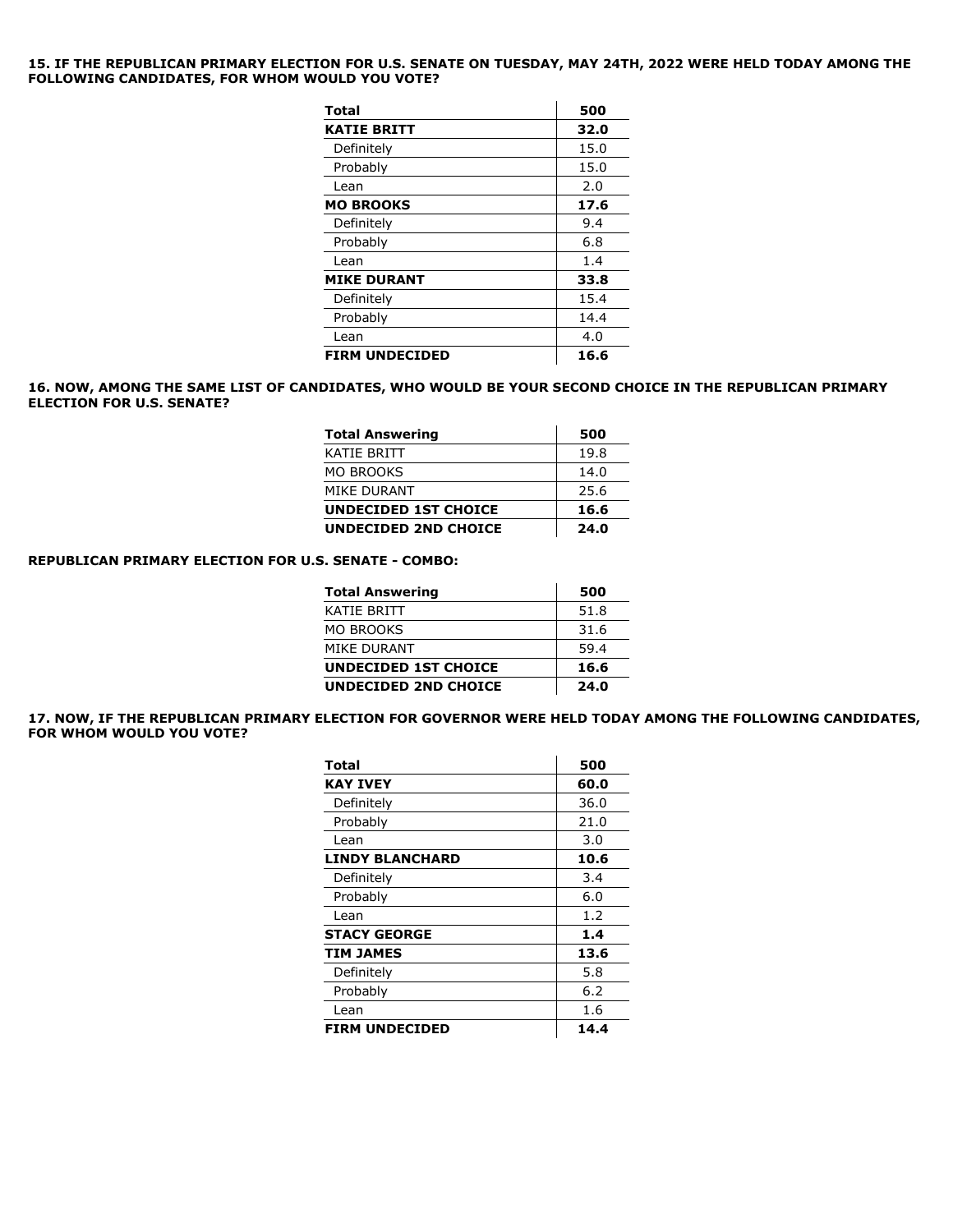**18. NOW, IF THE REPUBLICAN PRIMARY ELECTION FOR ALABAMA SUPREME COURT, PLACE FIVE, WERE HELD TODAY AMONG THE FOLLOWING CANDIDATES, FOR WHOM WOULD YOU VOTE?** 

| Total                 | 500  |
|-----------------------|------|
| <b>GREG COOK</b>      | 19.2 |
| Definitely            | 7.4  |
| Probably              | 5.6  |
| Lean                  | 6.2  |
| <b>DEBRA JONES</b>    | 9.2  |
| Definitely            | 3.4  |
| Probably              | 4.0  |
| Lean                  | 1.8  |
| <b>FIRM UNDECIDED</b> | 71.6 |
| <b>Net Diff.</b>      | 10.0 |

#### **19. AND LASTLY, IF THE REPUBLICAN PRIMARY ELECTION FOR ALABAMA SECRETARY OF STATE WERE HELD TODAY AMONG THE FOLLOWING CANDIDATES, FOR WHOM WOULD YOU VOTE?**

| Total                 | 500  |
|-----------------------|------|
| <b>WES ALLEN</b>      | 13.2 |
| Definitely            | 4.6  |
| Probably              | 5.8  |
| Lean                  | 2.8  |
| <b>CHRISTIAN HORN</b> | 2.4  |
| <b>ED PACKARD</b>     | 1.2  |
| <b>JIM ZEIGLER</b>    | 25.8 |
| Definitely            | 8.8  |
| Probably              | 12.8 |
| Lean                  | 4.2  |
| <b>FIRM UNDECIDED</b> | 57.4 |

**20. NOW, AS FAR AS YOU KNOW, BETWEEN KATIE BRITT, MO BROOKS AND MIKE DURANT, WHICH CANDIDATE IS ENDORSED BY PRESIDENT DONALD TRUMP?**

| Total             | 500  |
|-------------------|------|
| KATIF BRITT       | 7.8  |
| <b>MO BROOKS</b>  | 49.4 |
| MIKE DURANT       | 13.4 |
| <b>DK/REFUSED</b> | 29.4 |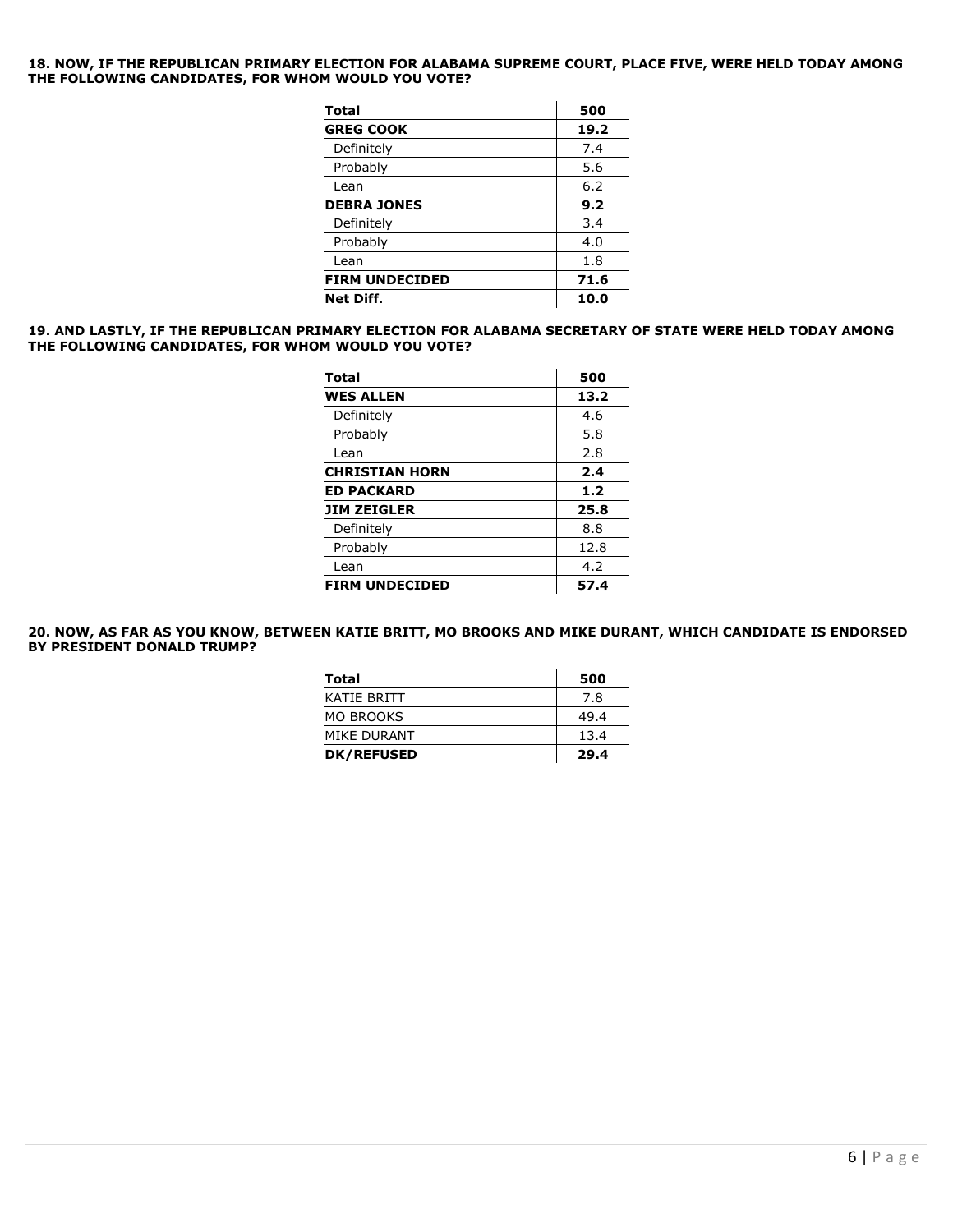### **21. IF YOU WERE TO LABEL YOURSELF, WOULD YOU SAY YOU ARE A LIBERAL, A MODERATE, OR A CONSERVATIVE IN YOUR POLITICAL BELIEFS?**

| <b>Total</b>        | 500  |
|---------------------|------|
| <b>LIBERAL</b>      | 4.4  |
| Very                | 1.6  |
| Somewhat            | 2.8  |
| <b>MODERATE</b>     | 12.2 |
| <b>CONSERVATIVE</b> | 82.0 |
| Somewhat            | 25.8 |
| Very                | 56.2 |
| <b>DK/REFUSED</b>   | 1.4  |
| Net Diff.           | 21.4 |
| Mean                | 4.34 |

# **22. DO YOU CONSIDER YOURSELF TO BE AN EVANGELICAL OR BORN AGAIN CHRISTIAN?**

| <b>Total</b>      | 500  |
|-------------------|------|
| <b>YFS</b>        | 79.6 |
| <b>NO</b>         | 14.2 |
| <b>DK/REFUSED</b> | 6.2  |
| Net Diff.         | 65.4 |

 $\mathcal{L}$ 

#### **23. DO YOU CONSIDER YOURSELF PRO-LIFE OR PRO-CHOICE ON THE ISSUE OF ABORTION?**

| <b>Total</b>      | 500  |
|-------------------|------|
| <b>PRO-LIFE</b>   | 84.0 |
| Strongly          | 70.4 |
| Somewhat          | 13.6 |
| <b>PRO-CHOICE</b> | 12.6 |
| Somewhat          | 8.0  |
| Strongly          | 4.6  |
| <b>DK/REFUSED</b> | 3.4  |
| Net Diff.         | 71.4 |
| Mean              | 3.55 |

## **24. WHAT IS YOUR AGE?**

| <b>Total</b>      | 500   |
|-------------------|-------|
| 18-45             | 20.4  |
| $46 - 55$         | 17.0  |
| $56 - 65$         | 23.0  |
| 66-75             | 23.0  |
| <b>OVER 75</b>    | 16.4  |
| <b>DK/REFUSED</b> | 0.2   |
| Mean              | 58.38 |

#### **25. GENDER:**

| Total   | 500  |
|---------|------|
| MALE    | 48.0 |
| FFMAI F | 52.0 |

# **26. RACE (FROM FILE):**

| Total                  | 500  |
|------------------------|------|
| AFRICAN-AMERICAN/BLACK | 0.8  |
| ASIAN/ASIAN-AMERICAN   | 0.2  |
| <b>WHITF</b>           | 98.4 |
| HISPANIC/LATINO        | 0.6  |
| <b>OTHER</b>           |      |